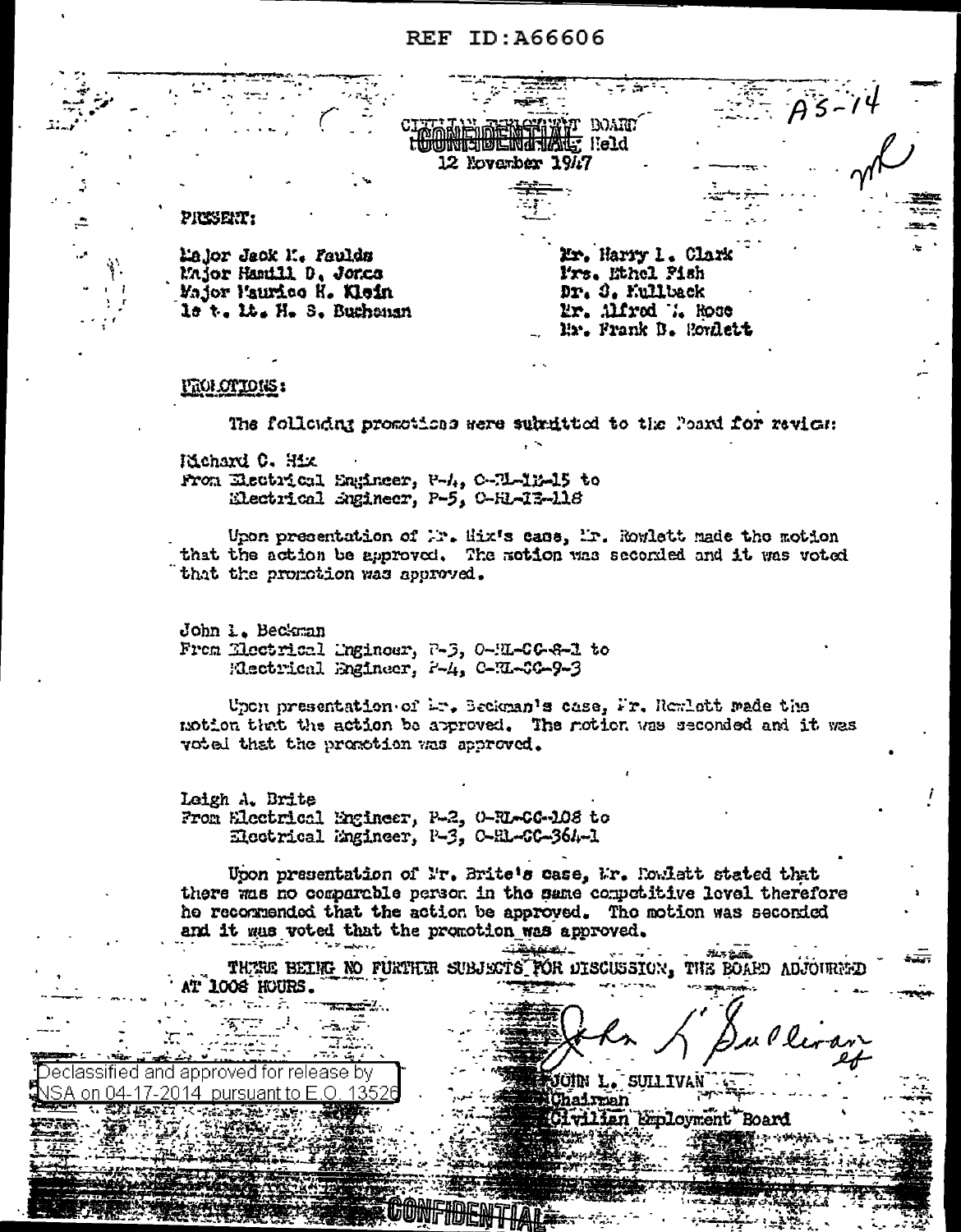Mr. Fried  $-185 - 14$ Rom. 12-116

 $\mathcal{I}^{\mathcal{R}}$ 

# CIVILIAN EUPLOYMUNT BOARD

**ACUMBA** 

For the meeting to be held 1300 Wednesday, 12 November 1947, NM 117 Ho.

(Mr. Sullivan's secretary is requested to attend to take minutes)

REF ID: A66606

1. Review of promotions in critical grades

- (a) Richard C. Hix Electrical Engineer, P-4, 0-SI-IE-15 to Electrical Engineer, P-5, 0-SI-IS-118
- (b) John L. Beckman Electrical Engineer, P-3, O-EL-CC-8-1 to Electrical Engineer, P-4, 0-EL-CC-9-3
	- (c) Leigh A. Brite Electrical Engineer, P-2, 0-EL-CG-108 to Electrical Engineer, P-3, 0-RL-CC-364-1

Declassified by NSA/CSS Deputy Associate Director for Policy and Records

On 20130910 by REM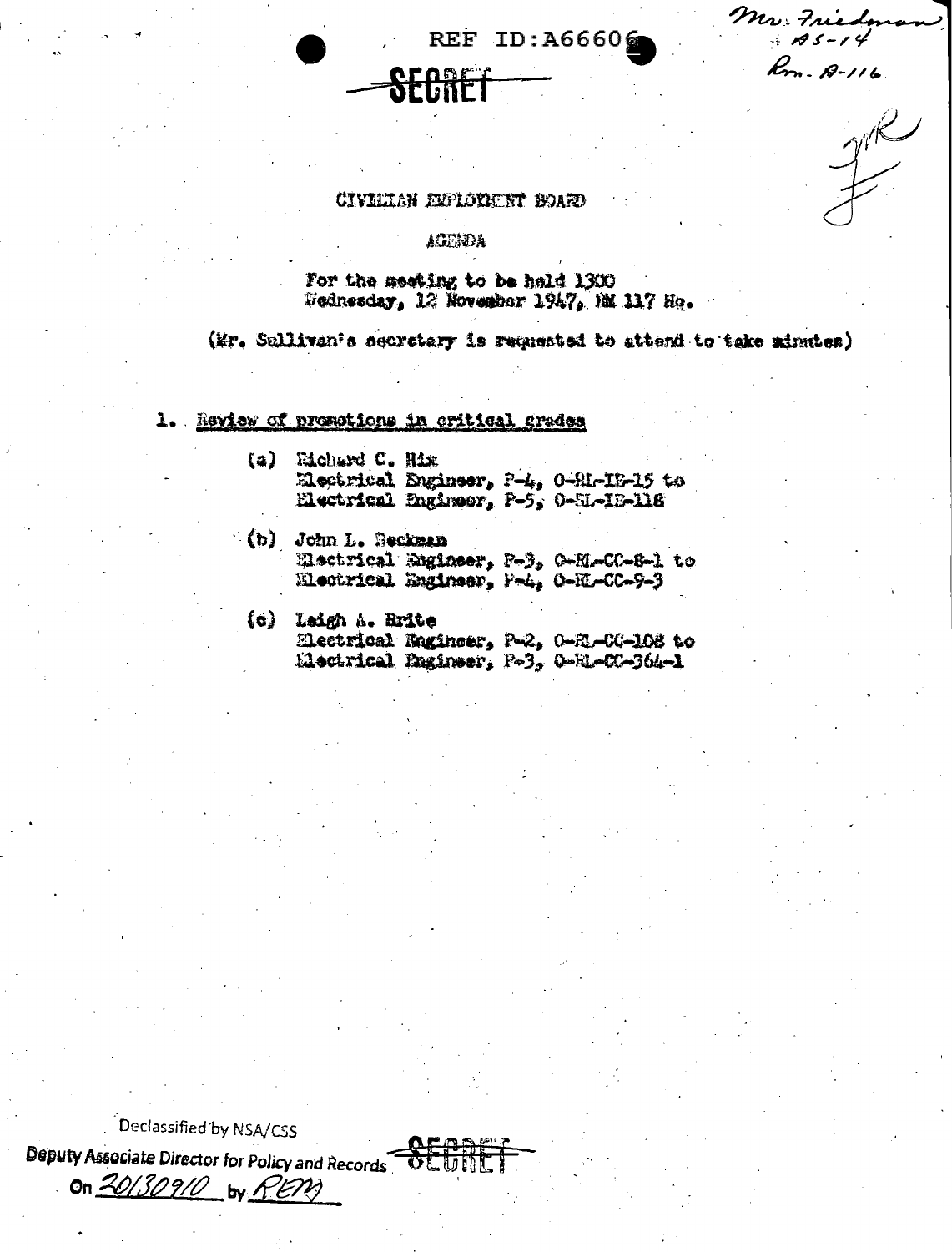HIX. RICHARD C. Electrical Engineer, P-5

#### Daties and Responsibilities

Serves as assistant Chief, Intercept Equipment Branch, which is responsible for the design, development, and construction of equip ant, peculiar to the mission of Army Security Agency, for detecting, identifying and intercepting signal communications and for use in controlling such activities and handling intercept traffic. Assists the Chief in the direction and control of the technicial and administrative work and assumes his full duties in his absence.

A. Assists in planning and organizing the Branch development program.

1. Recommends to Branch Chief the initiation of research projects, recognizing need for carrying on basic research from knowledge of (a) problems encountered in current intercept and development work and (b) anticipated long-range requirements.

E. Conducts basis reserch program. On own initiative but subject to the approval of the Branch Chief makes changes in the course of the research and in the priorities assigned to the various probleme to be investigated.

3. Serves as advisor to Branch Chief in the preparation of time and cost estimates for anticipated projects, including (a) projects initiated within and outside the Branch and (b) long-range plans as well as specific projects to meet current requirements. Is required to have considerable engineering axperiance and ability in order to evaluate the scope and complexity of new projects and draw conclusions as to the manber of engineering hours required, member of laboratory hours, mumber of personnel and degree of ability, cost, adoquacy of facilities, completion date. Mades detailed investigations, reports findings, and discusses estimates with Branch Chief who is responsible for making Branch recommendation as to whether project should be initiated.

4. Serves as advisor to Branch Chief in determining whether project should be undertaken locally or b y contract. Makes investigation to determine time, cost, and facilities involved. As delegated by Branch Chief, makes initial contacts for awarding contracts to commercial concerns in order to discuss technical matters and to determine whether engineering personnel and plant facilities are adequate for handling contract. Regarts finiings to Branch Chief with recommentations.

B. Is directly responsible for making project assignments, reviewing. and coordinating the work on all prejects under development within the Branch. Has full supervisory amthority over branch personnel on all operational matters.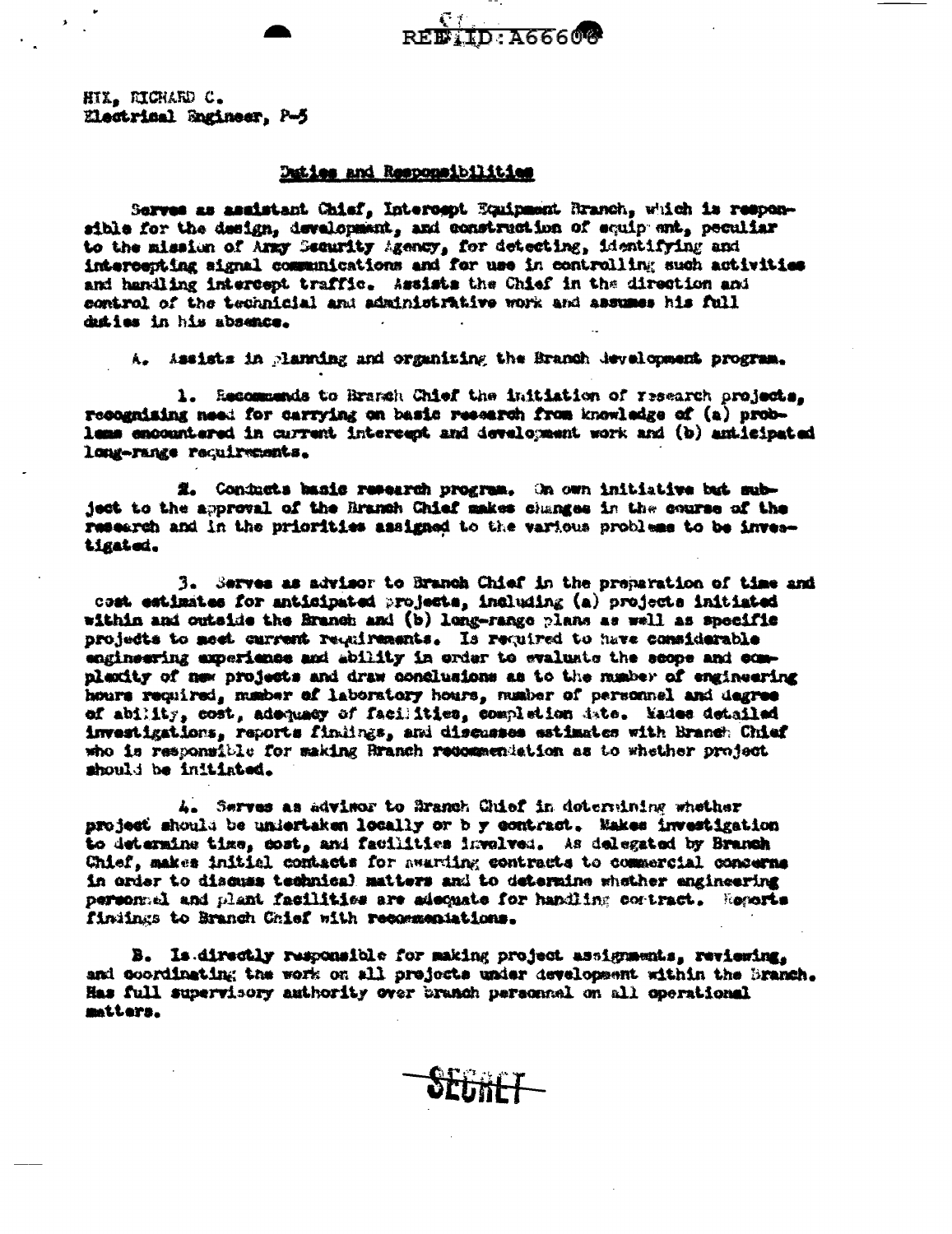REF ID:A66606

HIZ, RICHARD C. Electrical Ingineer, P-5

#### Duties and Responsibilities (Continued)

1. Establishes specific operating policies, practices, proesdures and standards applicable to the work of the branch, e.g., specifies type of reports to be submitted by project engineers; engineering standards; production standards.

2. Makes assignments of projects to section heads subject to approval of Branch Chief, makes changes in organization and physical set-up of Branch to insure efficient operation in the light of changing conditions and assignments. Conducts long-range research project by making assignment (s) of major portions to section head(s) and coordinating the various projects into total research programs.

3. Reviews and a proves plans made by section herds for approach to project assignment. Review projects during various developmental stages and advise subordinates on difficult aspects of the work, that is, on problems on which little previous research has been done, e.g., the various engineering and operational problems which must be considered in the design of a universal terminal equipment to receive many types of sequented and interlaced time-division impulse transmission.

4. Reviews engineering reports, manuals, specifications, etc., subm tted by section heads for approval of Branch Chief, Checks to insure that all aspects of the assignment have been covered; that explanations are adoquate and clearly stated; and that conclusions and recommentations ara feasible.

5. Trains subordinate engineers in techniques specifically a plicable to intercept problems. Is responsible for the complete orientation of new personnel and for keeping all engineers informed of current developments which are pertinent. Holds meetings, conferences, and training classes as necessary.

6. Performs various administrative duties in addition to the supervision of current operations, such as investigating unusual priority supply problems, originating ani answering correspondence on technical matters, preparing and reviewing effleiency ratings on engineers and laboratory sechanics.

C. Engages in liaison activities with (1) other Branches and divisions within the agency for the purpose of determining specific requirements and general trend in requirements for intercept equipment and (2) outside agencies, or Navy and Signal Corps for the exchange of information on related development work.

D. Prepares special reports and makes special investigations which do

**SFRAST**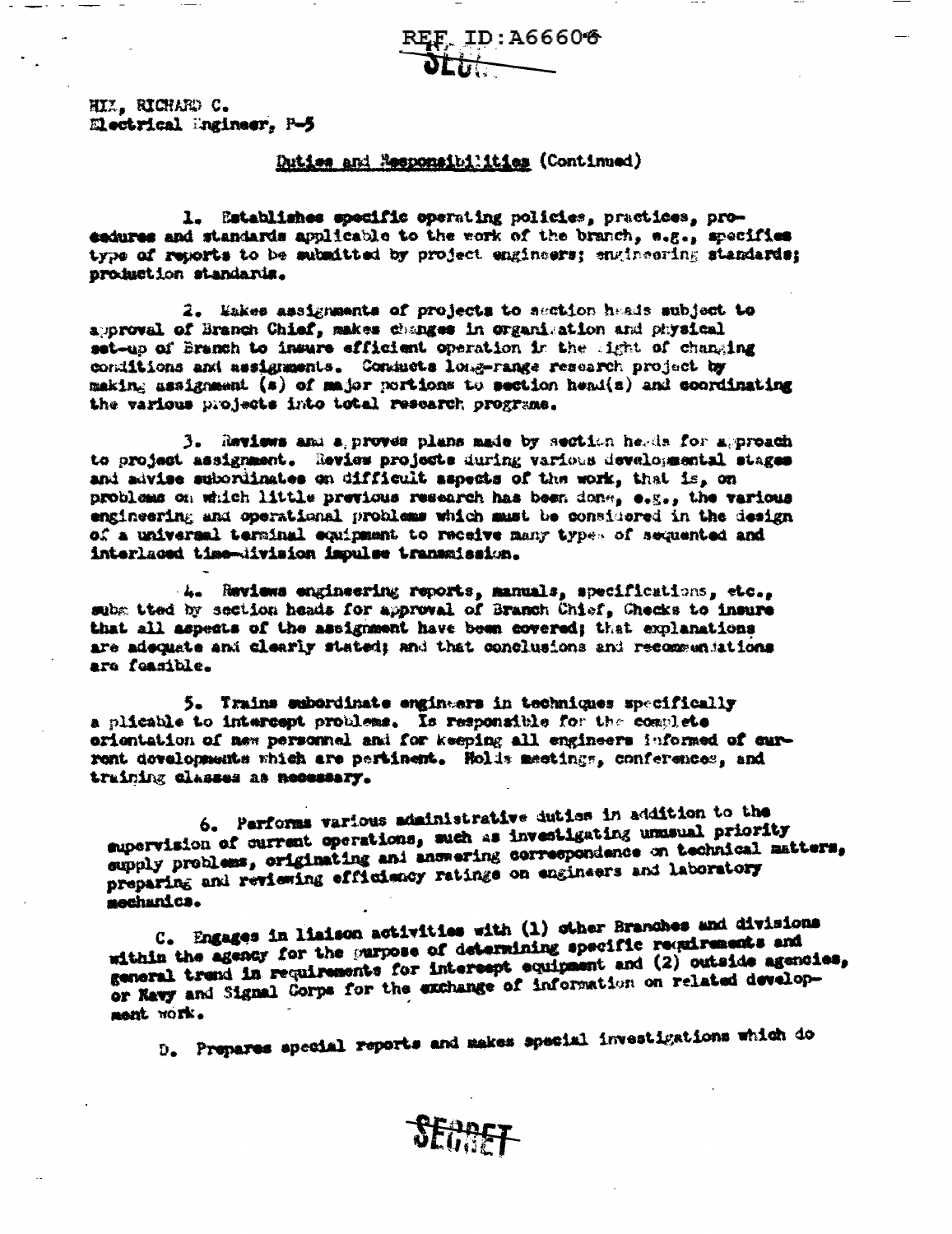HIX. RIGHARD C. Electrical Ingineer, P-5

## Duties and Responsibilities (Continued)

not fall within the scope of a single section, e.g., recommentions, from an engineering and functional viempoint as to whether centralized or local terminal equipment would more satisfactorily meet the requirements of the ag ney: report results of tests and developments to other laboratorics (Navy, S. C.); makes investigation and requests information from outside concerns on their developments.

M. Serves on various technical committees and attents mectings within and outside agency on matters relating to the mission of the branch.

1. Serves as alternate member of the sub-committee on Intercept and D/F Operations of the Joint Army-Mavy Committee, the purpose of which is to effect coordination of intercept activities among Army, Navy, and British.

 $'$  2. Serves as momber of Receiver Committee at Signal Corps Laboratories. Present Agency's requirements for such equipment as would be adaptable to intercept.

3. As delegated, attends meetings of Signal Corps Technical Committee. Currently, the discussions are concerned with general trand of Signal Corps development work and standardization of equipment for the ATEV.

4. Serves as member of sub-committee on Intercept and Sirection Finding of the Army Security Agency Technical Committee.

Qualifications:

a. Education - Degree in Electrical Engineering with major in commanications or its equivalent in education and experience.

b. Experience - At least 4 years professional engineering experience in design, development and construction of radio comme ications and electronic equipment. Of these 4 years, one year concerned with design of antennas, transmission lines and receivers, one multiplex terminals, and one year's apperience in the ABA concerned with the design and development of intercept equipment for the Agency. At least one year's axperience in supervising and coordinating the efforts of several lower grade enginesrs and laboratory assistants, reviewing «nginsering reports, carrying on liaison, writing reports and correspondence. A head of a section in the Intercept Equipment Branch who has held that position for at least 1 year is eligible for the position of Assistant Branch Chief.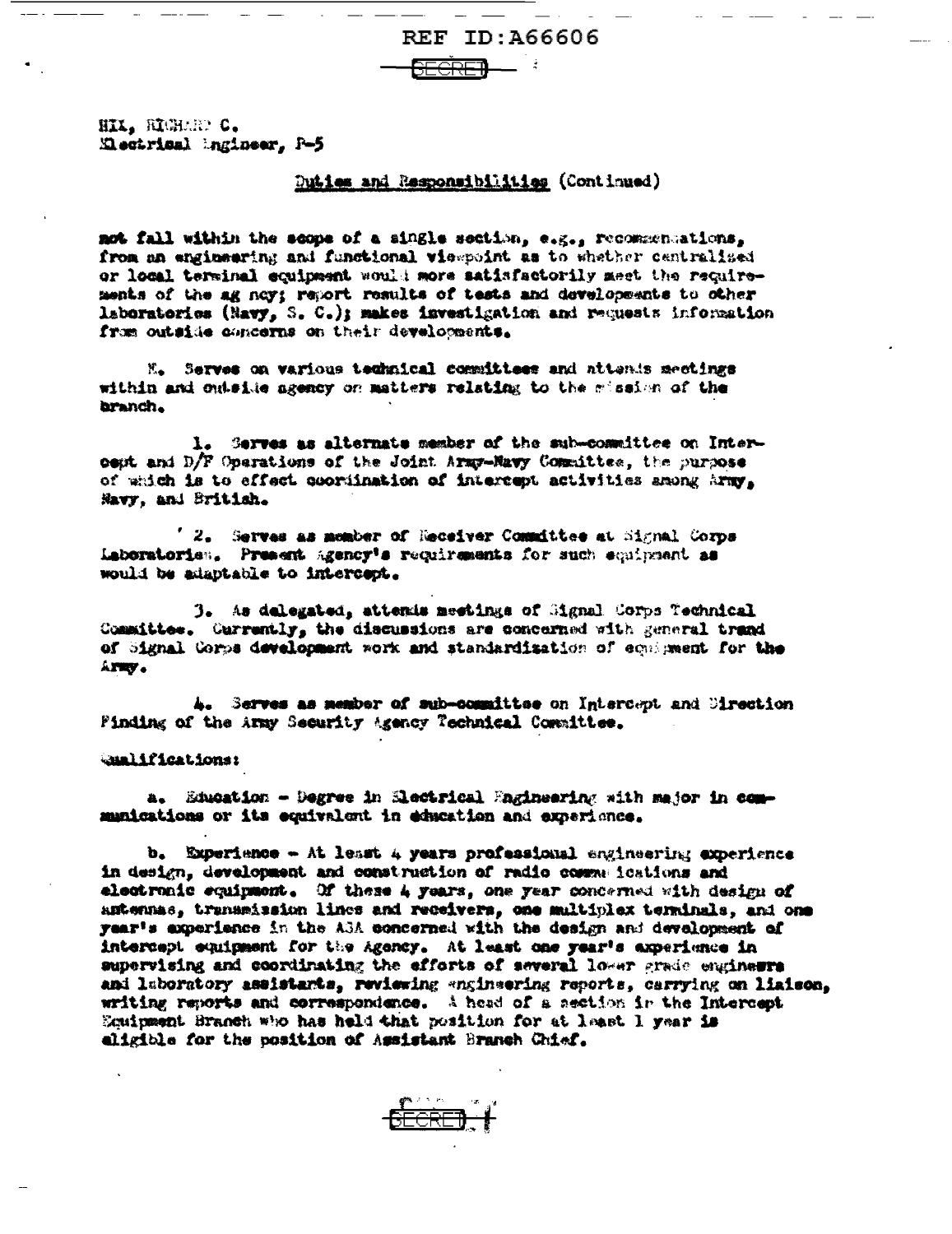

# **Duties and Responsibilities**

Under the supervision of an engineer of higher grade, serves as project engineer for research and development problems of major importance and difficulty in the field of ciphony. Receives guidance concerning broad objectives and sajor engineering and administrative policies with final responsibility for the formulation of working plans, the devising or adaptation of methods, and the completion of as ignment in accordance with technical standards. Coordinates all aspects of the work from initial statement of result desired to final solution of problem or final development of project under consideration.

- A. Directs broad research, development, and testing projects with responsibility for planning and completion and for the development of new techniques, not based upon established principles, to meet the technical problems involved in:
	- 1. Developing ciphony equipment to meet specific requirements mecessitating the use of momerous and original electronic circuits, e.g., Speech Louisment, AH/CS -5.
		- a. Translates general characteristics into specific angineering problems and makes initial determinations as to method (or methods) of approach.
		- b. Constructs, tests, and modifies experimental models to establish operating principles and security features.
		- c. Designs final models to meet requirements of space, weight, constructional features, manufacturability, etc.
		- d. Supervises a small group of engineers and technicians engaged in designing, constructing, and testing.
	- 2. Testing developed models, analyzing performances, and recommending changes in the design and operation of equipment, e.g., Speech Equipment, AM/IE -3, which involves the proper operation of numberous types of special electronic circuits. Terminals are in 3 sepatate locations, each terminal weighs 4000 lbs. and contains approximately 750 tubes, and complete unit has sometery value of approximately \$3000,000.
		- a. Flans and directs testing program.
		- b. Devises tests and designs spacialized apparatus for use in testing equipment.

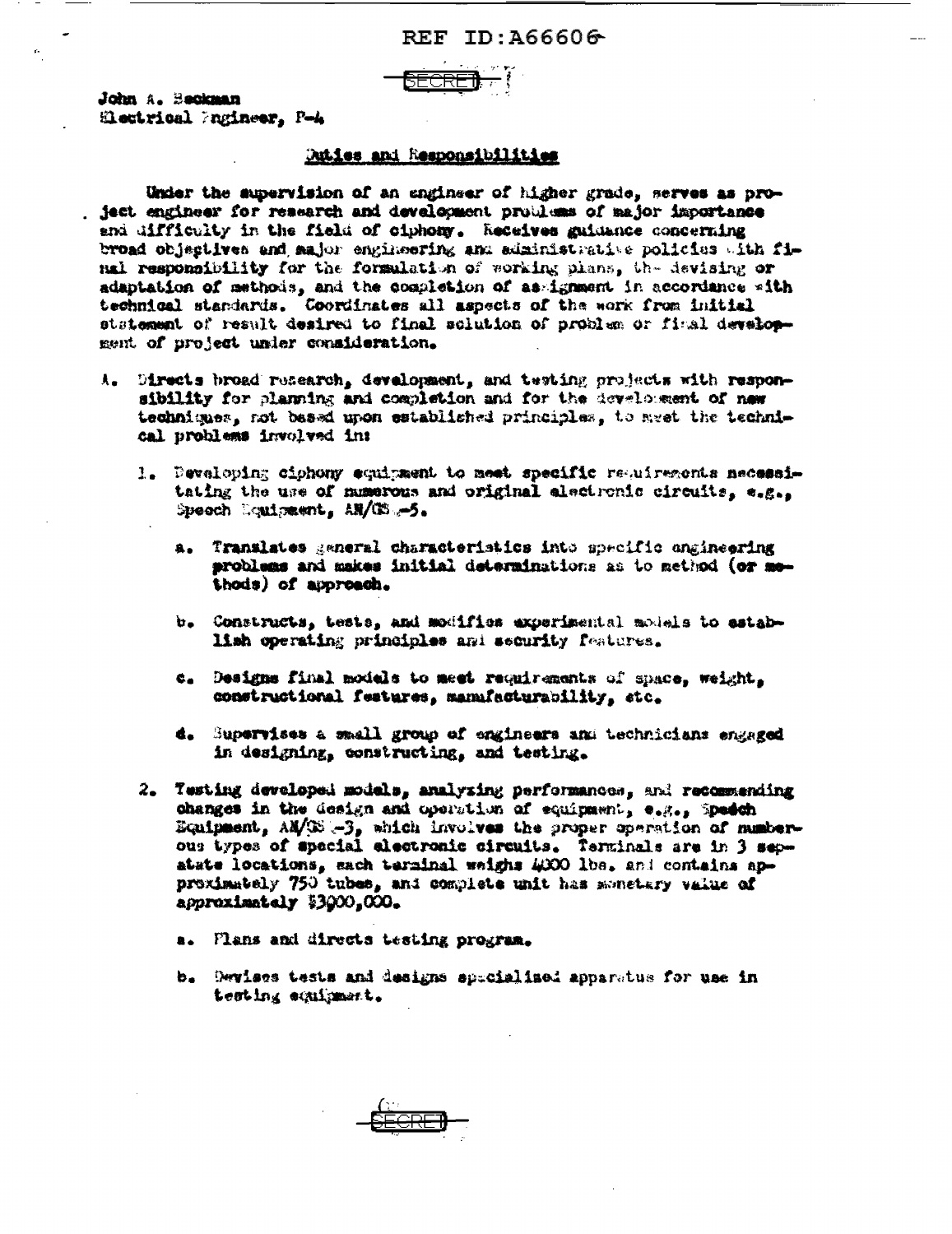REF ID: 466606

John A. Beckman Electrical Sminoer, P-4

# Duties and Responsibilities (Continued)

- c. Analyses results to determine acceptability of additional unite, makes modifications, and, when feasible, recomments : edesign.
- d. Supervises a small group of engineers and technicians engaged in conducting tests and designing and constructing test equipment.
- 3. Conducting research studies of complex nature, investigating new methods of transmission and encipherment of speech to provide security, e.g., pulse techniques as applied to ciphony; frequency multiplying and frequency dividing of voice signals.
	- Determines approach and, when necessary, ankes sasignment of  $2$ sub-projects.
	- b. Besigna, constructs, and tests experimental models.
	- c. Makes recommen utions w ich serve as a basis for the ievelopment and construction of equipment to meet given set of military characteristics.
	- d. Supervises a small group of engineers and technicians when necessary to design, construct, and test components of equiprent.
	- B. Writes or supervises the preparation of engineering reports, including project history, results, and recommeniations. Is responsible for the technical validity and adequacy of results.
	- C. Writes specifications or supplies engineering information to be inaluded in specifications for destracts with commercial concerns.
	- D. Engages in limison activities with: (1) commercial concerns developing equipment under contract to insure fulfillment of specifications: (2) Agencies engaged in related work, such as Mavy, hursau of Standards, for exchange of information; (3) using forces of other units of the Army Security Agency to supply information as to proper operation and maintenance, analyse performance records, and when necessary, recommend design changes to correct failures.
	- E. Performs related duties in connection with:
		- 1. Procurement of supplies and equipment.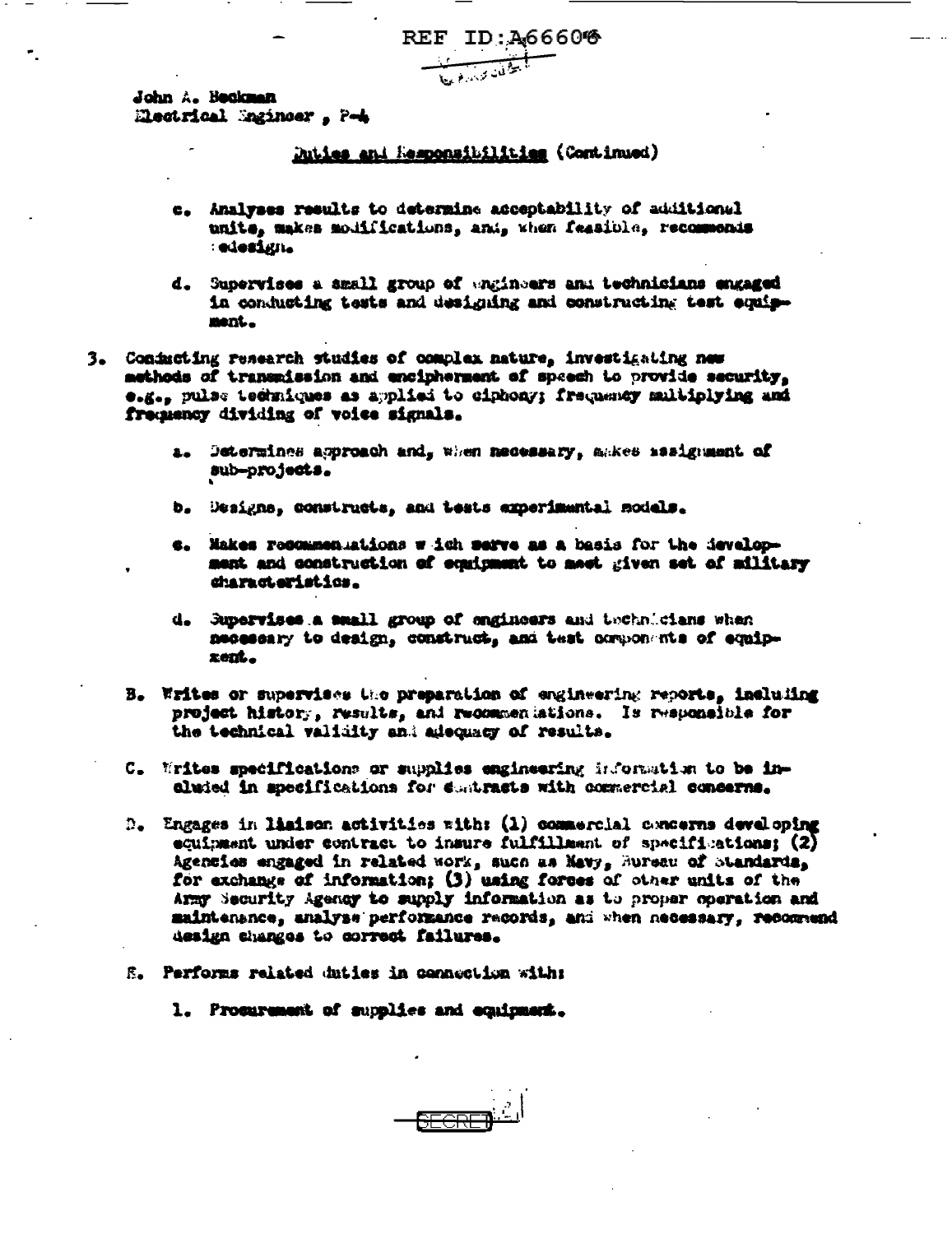REF ID: A66608

John A. Beckenn Meetrical Agineer, P-4

# **RECRET**

# Duties and Sesponsibilities (Continued)

# 2. Review of technical reports.

3. Authorization of shop work.

F. May serve as sub-section head with responsibility for the technical supervision of subordinate engineers and, when mecessary, for the administrative control over project engineers of the same grade. In the latter instance, serves chief! as a reporting channel by making assignment of large-scale project and following up to insure completion upon date set without responsibility for validity and adequacy of results.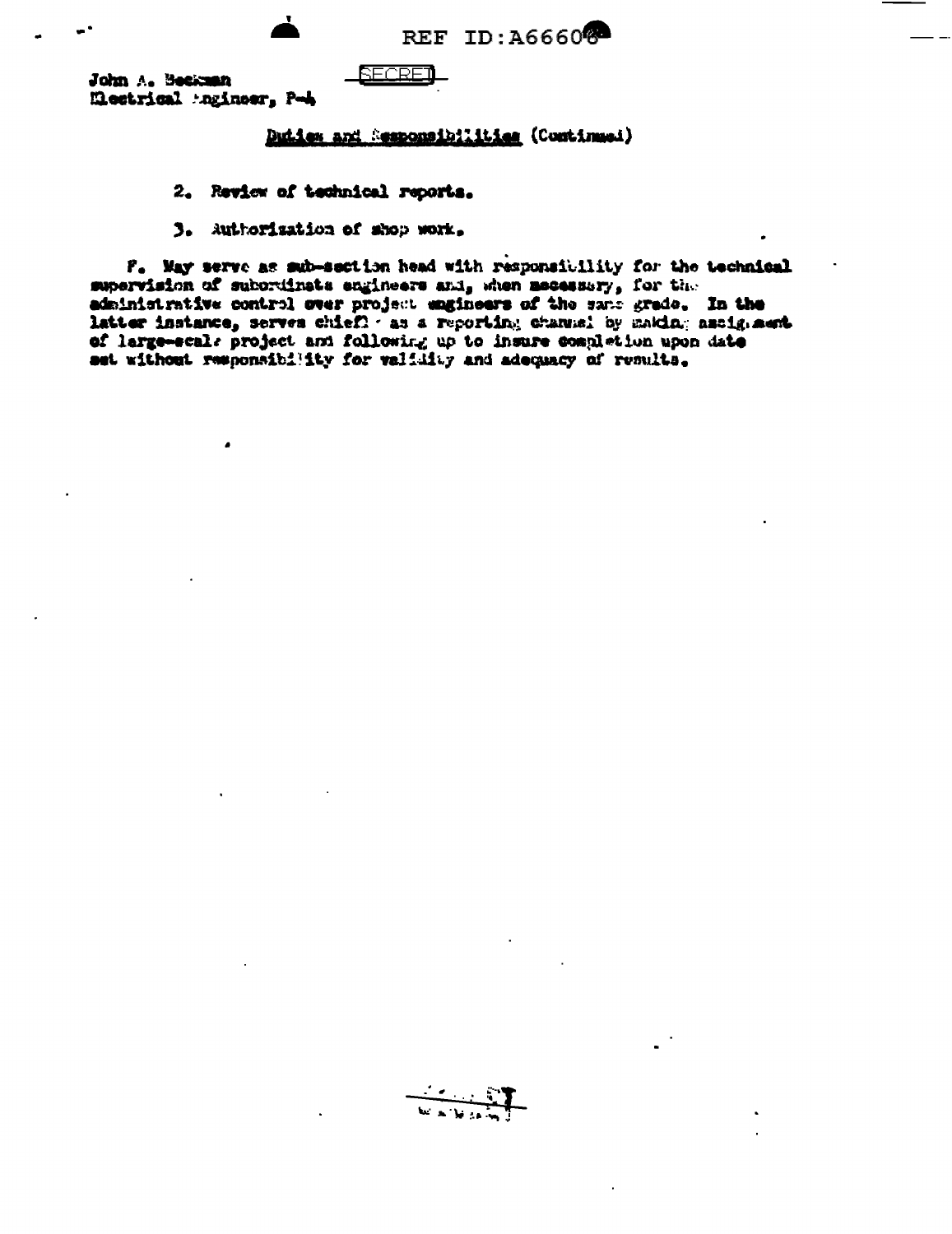MALTE, LKICH A. Mactrical Engineer, P-)

Ē

# Responsibilities

Under general supervision of an electrical engineer, (P-5), performs professional engineering duties in the design and development of cifax equipment, (1) assuming responsibility for making independent desisions necessary for the semplation of an assignment involving the application of known techniques and (2) referring to his superior all decisions about amperimental techniques involving radical departure from established practice.

**REF ID:A66606** 

Hand Barrett is a string of the State of the

Is responsible for a small project or for one phase of a large project senducted by a project engineer or section head (Example 1. Design alectromagnatio portion of geared timing mechaniem for key generators. Example 2. **Ne-design any of SPR-3 mecessary to increase operating efficiency. Receives** assignment in the form of statement of specific conditions to be satisfied by eirouit or device or outline of objectives to be attained, (e.g., precise timing, constant amplitude, proper wave shape, limited as to power requirement and weight) with a suggested method of solution or a general plan of sttack. Is responsible for planning the details of methods and procedures to be used in earrying through to completion assigned project involving deaign, testing, analyzing results, and making recommentations. Work is reviewed for technical validity, adequacy, and adherence to general wethods and objectives. Performs or supervises the work involved in the various phases of development of a typical project. X.g.. Redesign of SPR-3.

1. Diessees problems with section hoad or higher grade mgineer to clarify requirements and recommeni solutions.

2. Develops equipment or components of equipment memally requiring the use ef complex circuits.

a. Flans specific working methods. Usually makes detailed block and schematic diagrams. Determines specific limitations, investigates new devalopment to detect useful techniques, and makes tests and calculations to analyze and evaluate experimental techniques. Devises test procedures and determines course ef development work from evaluation of results. Must have thorough knowledge of electronis and electro-machanical principles in order to amplify and implement general suggestions for solution.

b. Designs novel and critical portions, e.g., electro-magnetic circults medessitating the use of semponents with extremely close tolerances and/or synchronising circuits with critical requirements. Circuits must meet many specialised requirements, and often necessitate the experimental use of member developed airenit components.

Is responsible for the building and testing of experimental and/or prototype models. May supervise engineers and lab mechanics in this work.

**SEPPET**